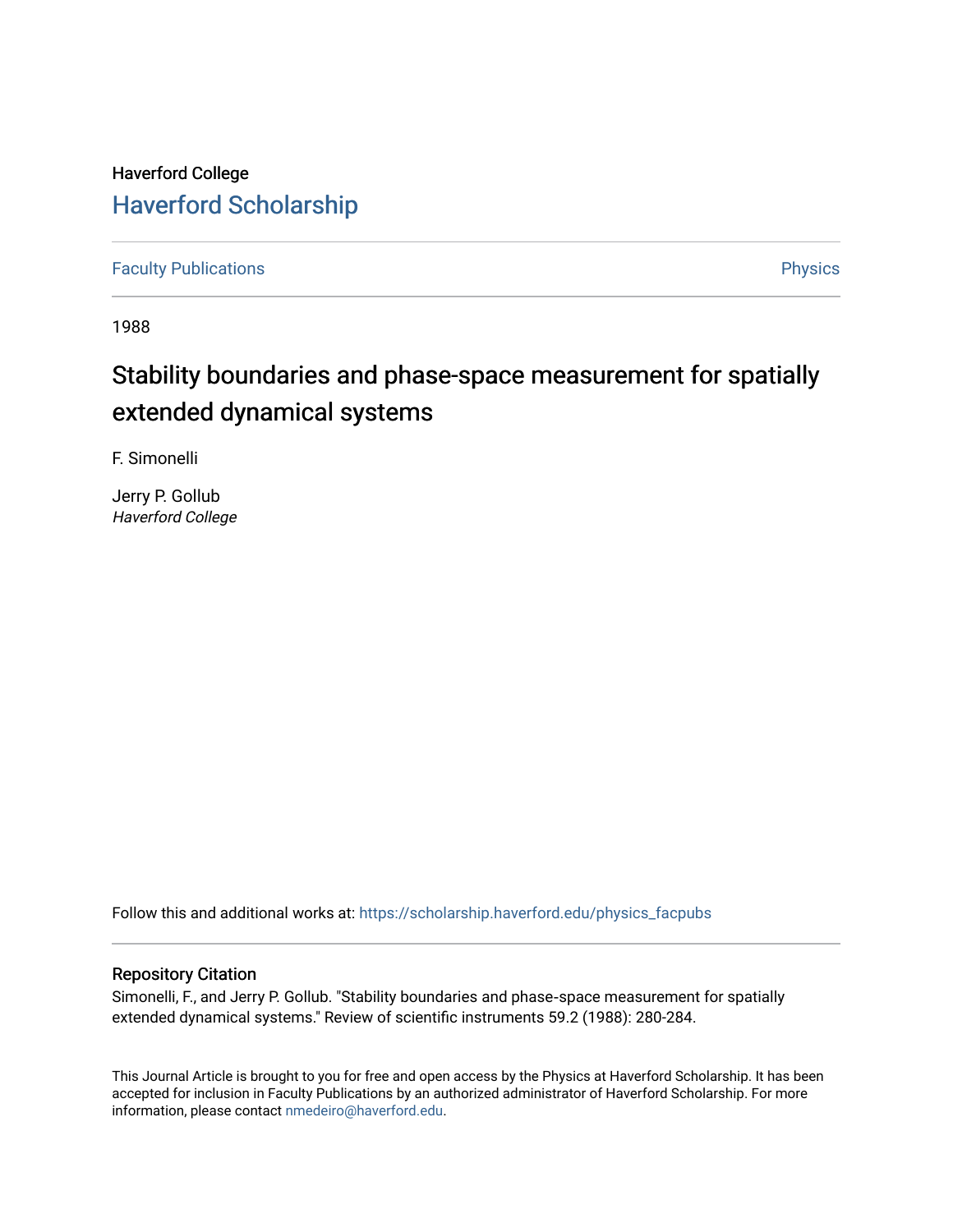$\mathbf{A} \mathbf{P}$  Scientific Instruments

# Stability boundaries and phasespace measurement for spatially extended dynamical systems

[F. Simonelli](http://rsi.aip.org/search?sortby=newestdate&q=&searchzone=2&searchtype=searchin&faceted=faceted&key=AIP_ALL&possible1=F. Simonelli&possible1zone=author&alias=&displayid=AIP&ver=pdfcov) and [J. P. Gollub](http://rsi.aip.org/search?sortby=newestdate&q=&searchzone=2&searchtype=searchin&faceted=faceted&key=AIP_ALL&possible1=J. P. Gollub&possible1zone=author&alias=&displayid=AIP&ver=pdfcov)

Citation: [Rev. Sci. Instrum.](http://rsi.aip.org?ver=pdfcov) 59, 280 (1988); doi: 10.1063/1.1140241 View online: [http://dx.doi.org/10.1063/1.1140241](http://link.aip.org/link/doi/10.1063/1.1140241?ver=pdfcov) View Table of Contents: [http://rsi.aip.org/resource/1/RSINAK/v59/i2](http://rsi.aip.org/resource/1/RSINAK/v59/i2?ver=pdfcov) Published by the [American Institute of Physics.](http://www.aip.org/?ver=pdfcov)

### Additional information on Rev. Sci. Instrum.

Journal Homepage: [http://rsi.aip.org](http://rsi.aip.org?ver=pdfcov) Journal Information: [http://rsi.aip.org/about/about\\_the\\_journal](http://rsi.aip.org/about/about_the_journal?ver=pdfcov) Top downloads: [http://rsi.aip.org/features/most\\_downloaded](http://rsi.aip.org/features/most_downloaded?ver=pdfcov) Information for Authors: [http://rsi.aip.org/authors](http://rsi.aip.org/authors?ver=pdfcov)

## **ADVERTISEMENT**

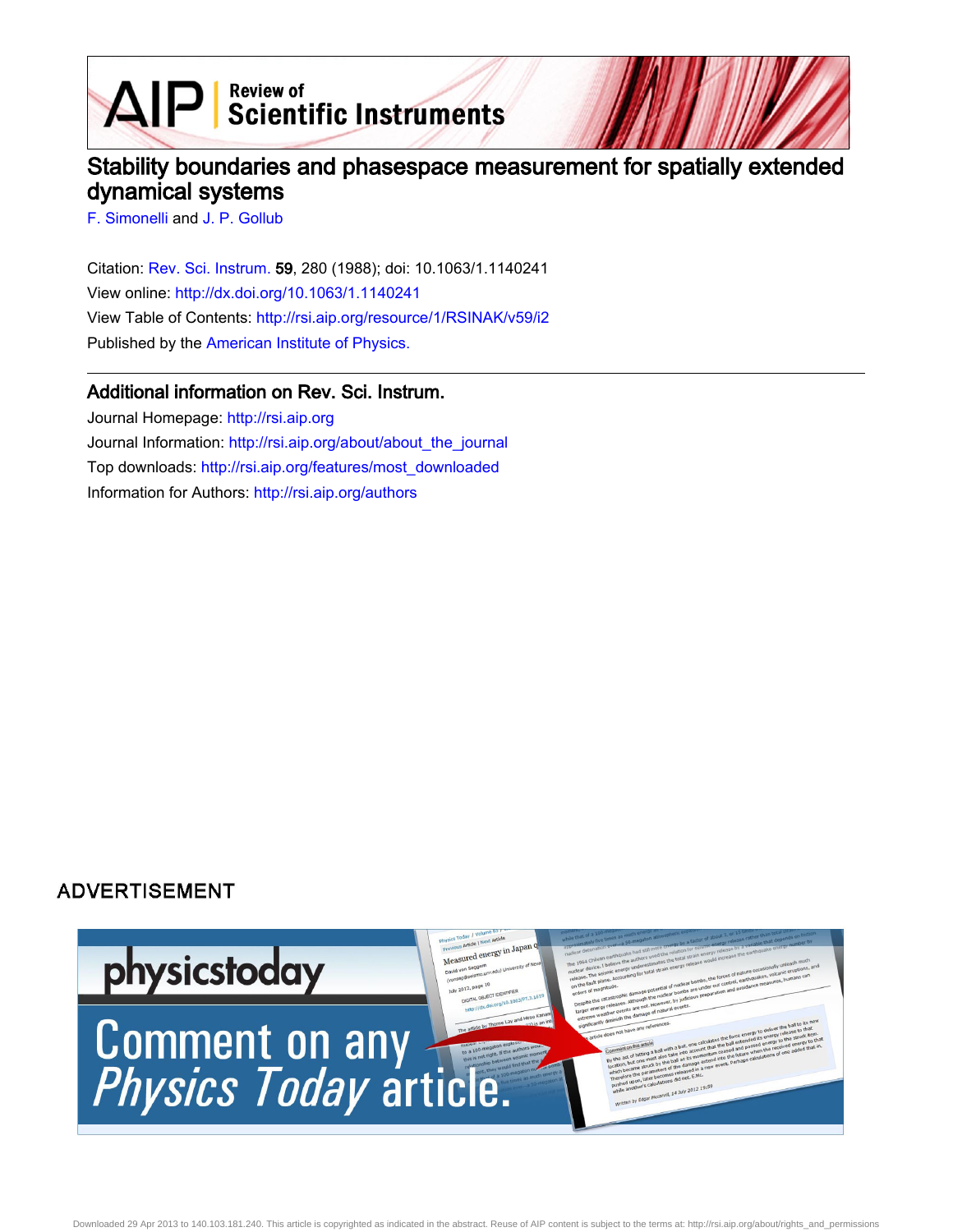# **Stability boundaries and phase-space measurement for spatially extended dynamical systems**

F. Simonelli and J.P. Gollub

*Havet:lord College, Haverford, Pennsylvania 19041* 

(Received 5 August 1987; accepted for publication 9 October 1987)

Automated methods of studying the stability boundaries and phase-space dynamics of a spatially extended dynamical system are presented. The stability boundaries are determined accurately as a function of external parameters in an automated search. The amplitudes of the individual spatial modes are measured in real time in order to determine the structure of the attractors in phase space. Some control over initial conditions allows the basins of attraction and the transients leading to the attractors to be studied as well. The methods are applied specifically to interacting waves on a fluid surface, but should also be useful to other extended dynamical systems.

#### **INTRODUCTION**

Nonlinear dynamical systems are often studied by plotting trajectories traced out by the system in phase space. Even spatially extended dynamical systems, which in principle would seem to require a very high-dimensional phase space, can often be adequately described with only a few variables.<sup>1-4</sup> In some cases these variables can be indentified with the normal modes of a related linear system, so that the amplitudes of those modes are the natural coordinates for a phase-space description. $4-7$  The dynamical behavior of the system is then studied by exploring the properties of the attractors, the limit sets toward which trajectories converge in the course of time. These attractors may be fixed points, limit cycles, tori, or strange (chaotic) attractors. <sup>8-10</sup>

Most of the experimental studies of extended dynamical systems have not attempted to carry out this program directly, because of the difficulty of actually measuring aU of the significant dynamical variables. Instead, experimentalists have often attempted to characterize the dynamics by means of measurements of a single variable.<sup>11-16</sup> However, it is clear that this method, in which one attempts to construct a complete phase space trajectory from time-delayed versions of the measured variable,  $17,18$  is limited in its ability to provide complete information on the dynamical evolution of spatial structures.

Several experimenters have attempted to measure a larger number of dynamical variables.<sup>4,19-22</sup> Here we demonstrate a method that allows an essentially complete reconstruction of the phase-space dynamics and determination of stability boundary for spatially extended dynamical systems under favorable conditions. The method has the following advantages: (a) The coordinates of the phase space are the amplitudes of the linear normal modes of the system. (b) The structure of the parameter space which defines the domains of various types of dynamical behavior (fixed points, periodic states, etc.) can' be determined in an automated fashion. (c) The method allows study of the transients and basins of attraction in addition to the attractors themselves. Although the methods have been developed to allow studies of parametrically excited waves on a fluid surface,<sup>4,6,7</sup> and we

describe them in this context, they would, in part, be applicable to other types of spatially extended nonlinear systems.

#### **I. EXPERIMENTAL SETUP**

The basic design of an experiment for studying parametrically excited surface waves is shown in Fig. 1. The fluid container is a rectangular Plexiglas cell of typical horizontal dimensions between 5 and 10 cm. It is mechanically coupled to a large loudspeaker driven by an audio amplifier to provide a controllable vertical oscillation. The relevant external parameters of the system are the amplitude  $\Delta$  and the angular frequency  $\omega$  of the vertical oscillation. These need to be known with good accuracy and to be varied in an automated way. This goal is realized using a frequency synthesizer (HP model 3325A) that is computer controlled via a GPIB interface. In this way  $\Delta$  and  $\omega$  can be arbitrarily varied, and in addition, the phase  $\phi$  can be suddenly changed, a feature that is very important for transient studies. The amplitude of the actual oscillation of the cell depends not only on the driving voltage, but also on other parameters such as the weight of the cell. Therefore, a separate system for measuring the amplitude of oscillation of the cell is required. The system we used is based on the deflection of a laser beam by a mirror attached to the cell. The translation of the laser beam is de-





280 Rev. Sci. Instrum. 59 (2), February 1988 0034-6748/88/020280-05\$01.30 @ 1988 American Institute of Physics 280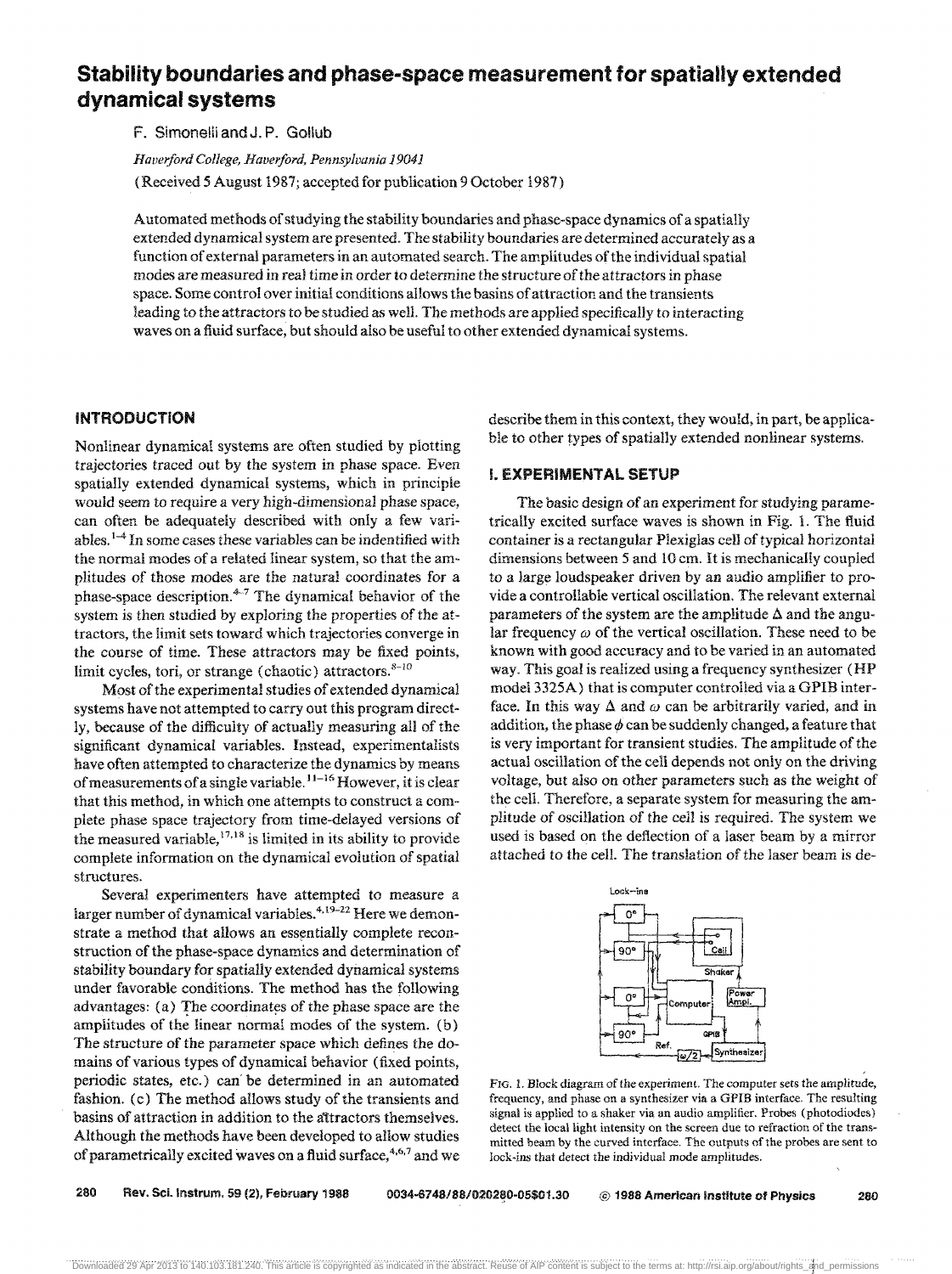tected by means of a position-sensitive photodetector. The amplitude of the oscillation of the phototedector's output gives, after calibration, the amplitude of the vertical motion of the cell. The accuracy of this method is about one part in  $10^3$ .

The desired dynamical information is contained in the surface deformation field of the waves. Various methods can be used to measure this field at isolated points, each one suitable for particular applications. The techniques described in the subsequent sections can be applied no matter what probe is selected. We use an optical system that has the main advantage of avoiding perturbations to the system (and the disadvantage of not being completely linear). A collimated white light beam (of horizontal dimensions comparable to the cell) enters the cell from the bottom and is refracted by the deformed free surface of the fluid. The fluidair interface acts as an array of lenses that focus or defocus the beam, forming an image on a screen at the top of the cell. 23 If the wave height is small and the screen is close to the surface, the optical intensity on the screen is proportional to the Laplacian of the surface deformation.<sup>23</sup> In this approximation, the optical intensity field is easily related to the surface deformation field. Deviations from this approximation are discussed later in this paper.

For a rectangular geometry, the contribution to the surface displacement of each individual excited mode has the  $form<sup>4-7</sup>$ 

$$
Z_{mn}(x, y, t) = [A(t)\cos(\omega t/2)
$$
  
+ 
$$
B(t)\sin(\omega t/2)]F_{mn}(x, y), \qquad (1)
$$

where  $F_{mn}(x,y) = \cos(k_m x) \cos(k_n y)$  gives the spatial structure of the linear modes of oscillation of the system, and *w/2* is the angular frequency of the waves. (The wave oscillation occurs at half the driving frequency when  $\Delta$  exceeds a frequency-dependent threshold. $4-7$ ) In this expression, the wave number of the mode is given by

$$
k = (k_m^2 + k_n^2)^{1/2} = \left[ (n\pi/L_x)^2 + (m\pi/L_y)^2 \right]^{1/2},
$$
\n(2)

and *m,n* are integers used to label the modes. The functions  $A(t)$  and  $B(t)$  are mode amplitudes that, in the weakly nonlinear regime (not too far above threshold), vary on a time scale much longer than  $1/\omega$ .

The intensity distribution of light formed on the screen has the form

$$
I(x, y, t) = (\text{const})Z_{mn}(x, y, t)k^{2}.
$$
 (3)

Therefore, the sensitivity of the measurement technique depends on the wave number, so that for comparable amplitudes, the modes with short wavelength are enhanced in the image; this can be taken into account after the modes are resolved. However, the wavelengths of the modes that interact are usually very close so that no correction is necessary in practice.

#### **II. MEASUREMENT OF INDIVIDUAL MODE AMPLITUDES**

The dynamical state of the system is specified by the slowly varying coefficients  $A(t)$  and  $B(t)$  of each of the spatial modes. Therefore, a measurement technique is desired that gives those coefficients in real time with minimal handling of information. For this reason, we avoid the brute force method of digitizing and Fourier transforming the entire optical image.

If a single mode is excited, the spatial distribution is known. By placing a single photodiode in a suitable position (for example at a point where the oscillation is maximum) and connecting the photodiode output to a two~phase lockin amplifier,  $A(t)$  and  $B(t)$  are obtained in real time and with a considerable noise reduction. When  $N$  modes are present, it is sufficient to use a number of photodiodes equal to *N.* The amplitudes of the modes can be easily resolved because both the positions of the photodiodes and the spatial dependence of the excited modes are known. The calculation only requires the inversion of a  $2N \times 2N$  matrix at each time step. The method is practical if  $N$  is relatively small, and in that case, the calculation is very simple and can be performed with any microcomputer system. Noise in the measurement process itself turns out to be insignificant, given proper attention to stability of the light source. The typical signal-to-noise ratio is about  $10<sup>3</sup>$ .

There are, however, several limitations to the accuracy of this mode decomposition process. The primary ones are (a) neglected modes and (b) optical nonlinearity.

(a) Neglected modes: There is always some component of oscillation of the surface at the same frequency  $\omega$  of the driving signal (in addition to the dominant motion at angular frequency  $\omega/2$ ). These are generated primarily by boundary effects. The amplitudes of these higher frequency modes are small in comparison to the modes of interest, but they are enhanced in the optical intensity by the  $k^2$  factor [see Eq.  $(3)$ ]. The lock-ins filter out most of that signal, but some remains, and appears as noise on the measured amplitudes. (Of course, in some cases, these higher modes can also influence the subharmonic modes through hydrodynamic nonlinear interactions.) As a result, the minimum surface wave amplitude that can be distinguished from the background noise is typically  $0.1\%$  of the wavelength.

(b) Optical nonlinearity: Nonlinearity in the optical imaging system gives an additional and potentially serious limitation on the accuracy of measurement. If the wave height is not small in comparison to the wavelength, or if the screen is too far from the surface, then the optical intensity field is nonlinear in the mode amplitudes. In addition, it is nonlocal (the intensity at a point on the scene depends on the surface deformation over an extended area<sup>23</sup>). In the worst case encountered, the wave amplitude was 20% of the wavelength, and numerical computations show that the measured amplitude in that case is in error by about 25%.

If desired, this effect can be eliminated by a calibration based on numerical computation or on the use of a different probe. However, some nonlinearity is tolerable, since very often one seeks primarily to resolve qualitative features such as the presence or absence of certain modes, the nature of the time dependence, or the dimension of the attractors and their symmetry properties. We typically do not bother to make the correction.

(c) Cross talk: There is also a small amount of spurious

281 Rev. Scl.lnstrum., Vol. 59, No.2, February **1988** 

Dynamical systems 281

... -......• -.-, •.••.•.•.•.. ,. .•.•.•.•....•.•.•.•.... -.•••••.•.•.•...•.•••.•••.• -•.•.•.. -.-•• -., •.•.•.•.•.•.. ·.~.·.v.·.:.:.:.:.:.:.-;;-·.·.·.····· Downloaded 29 Apr 2013 to 140.103.181.240. This article is copyrighted as indicated in the abstract. Reuse of AIP content is subject to the terms at: http://rsi.aip.org/about/rights\_and\_permissions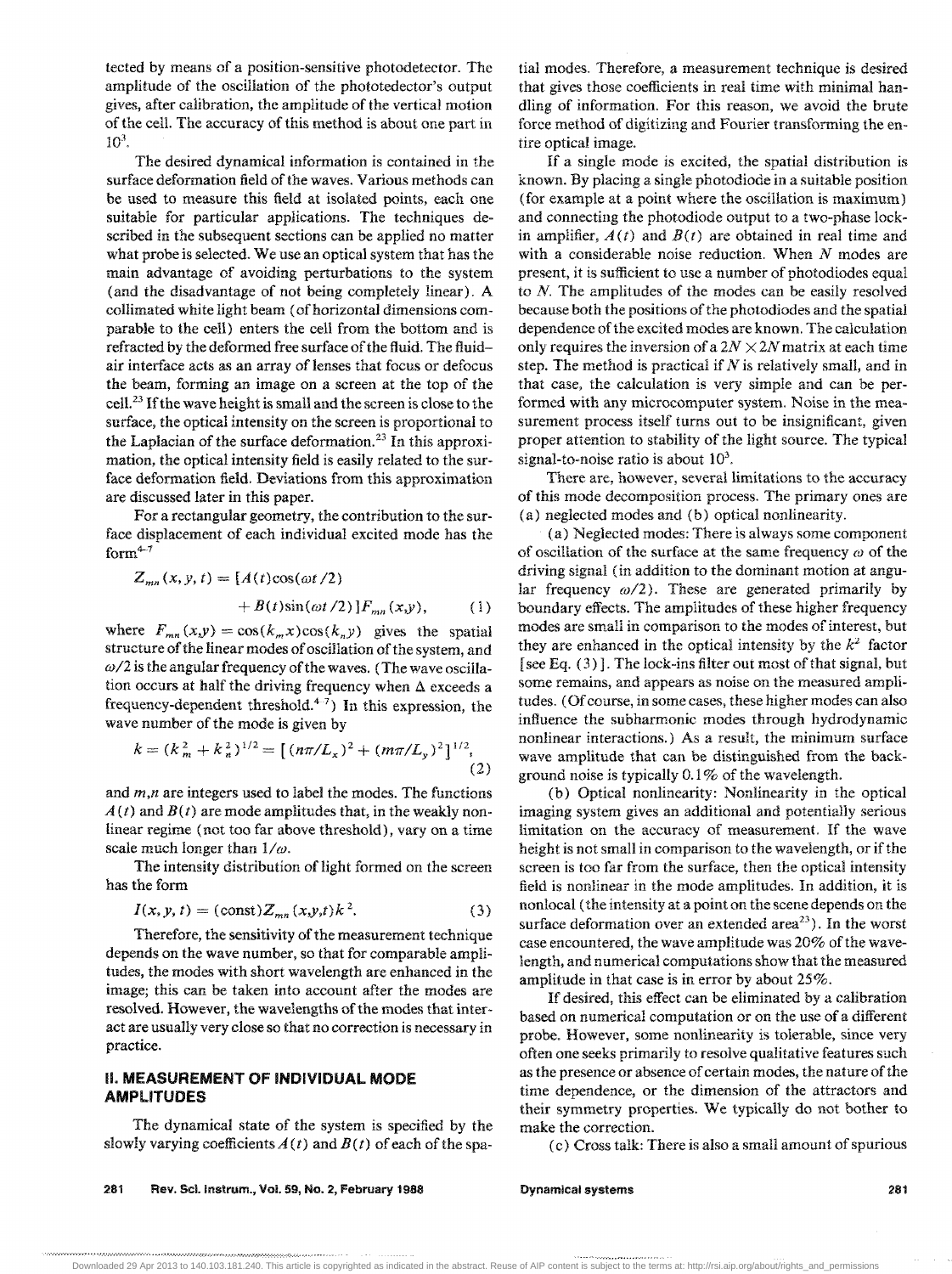cross talk between the mode amplitudes, but this is found empirically to be only about 2% in typical cases.

In conclusion, the optical probes are satisfactory, but others can be substituted if a more linear response is desired and the resulting perturbations can be tolerated. The subsequent discussion would not be affected by the transducer used to obtain the mode amplitudes.

#### **III. MEASUREMENT OF STABiliTY BOUNDARIES IN PARAMETER SPACE**

#### **A. Time-independent threshold**

The first step in investigating the system is the scanning of frequency and amplitude in order to find the stability boundary of the flat surface. The process of finding the threshold of an instability can be quite time consuming, since the time scale of the evolution diverges at the critical point. If the nature of the instability is known, a theoretical model can, in principle, be used to obtain the threshold by fitting the results of measurements performed at some distance from the threshold. In a general case, however, accurate theoretical models are not available, in part because secondary instabilities can give complicated behavior close to the threshold.

We used a general approach that does not presume any theoretical model. The method turns out to be very useful for surface waves where the nature of the instability depends on the frequency of excitation. In what follows we give first a qualitative description of the automated process and subsequently address some more detailed aspects.

At each frequency the driving amplitude  $\Delta$  is increased from zero in large steps. For every step, after a conveniently selected waiting time  $T_w$ , the outputs of the lock-ins are recorded, and the averages and derivatives of the signals are computed and compared to threshold values. When the system is found to be above threshold, the value of  $\Delta$  recorded is the first approximation of the threshold  $\Delta_+$ . Then  $\Delta$  is decreased with a reduced average rate  $R$  (step size  $\delta$  divided by  $T_W$ .). In this way the value of  $\Delta$  at which the surface becomes flat again is detected (first approximation of  $\Delta_{-}$ .) At that point  $R$  is further reduced and  $\Delta$  is increased again in order to find  $\Delta_+$  with higher precision. The entire process is repeated until the maximum accuracy allowed by the system is attained.

Some points are worth noting in this procedure:

(a) The derivative of the signal is used together with the signal itself to detect the instability. This is done because in some cases the instability can be detected earlier using the derivative. When decreasing  $\Delta$ , the derivative is measured with the purpose of adjusting the waiting time accordingly. As a consequence the efficiency is improved.

(b) A method of successive approximation is more efficient than a single search using small steps because one avoids spending long times at values of  $\Delta$  far from  $\Delta$ <sub>n</sub> and  $\Delta_+$ . The particular choice of R and of the factor  $\rho$  by which *R* is divided at each reversal of direction is the result of a trade off between various sources of inefficiency: excessive number of reversals of direction if  $\rho$  is too low; excessive TABLE I. Successive approximations to  $\Delta_{-}$  and  $\Delta_{+}$  during the process of threshold search. The convergence to the tina! values is clearly evident. Here  $\delta$  is the amplitude of steps,  $\delta_0$  is the smallest step used, and  $T_{W_0}$  is the waiting time in the first stage of the search. No hysteresis is found at this particular frequency.

| Step size<br>$\delta/\delta_0$ | Waiting time<br>$T_w/T_w$ | Approximation to |              |           |
|--------------------------------|---------------------------|------------------|--------------|-----------|
|                                |                           | Δ.               | $\Delta_{-}$ | $(\mu m)$ |
| 32                             |                           | 174.1            |              |           |
| 16                             |                           |                  | 149.1        |           |
| 8                              |                           | 166.5            |              |           |
| 4                              |                           |                  | 154.0        |           |
| າ                              |                           | 161.8            |              |           |
|                                |                           |                  | 159.5        |           |
|                                | 10                        | 160.3            |              |           |
|                                | 10                        |                  | 159.8        |           |
|                                |                           |                  |              |           |

overshoot when *R* is too high; and the possible presence of hysteresis.

We did not attempt an analytical optimization, and the method we use is based on experience. The threshold search has two stages. In the first stage,  $T_W$  is held constant while  $\delta$ is divided by two at each reversal. The time  $T_w$  is selected in such a way to allow an almost complete relaxation of the wave amplitude (more than 50% of the final value) when  $\Delta = \Delta_{+} + \delta$  for the biggest  $\delta$  (some trials are required to find the appropriate time for the system under study). This is a good compromise that achieves a reasonable increase of accuracy at each reversal while controlling the waste of time due to overshoots and to hysteresis ( $\Delta_+ \neq \Delta_-$ ). In the second stage, the search for  $\Delta_+$  and  $\Delta_-$  continue separately and  $T_w$  is increased by a factor of 10 or more in order to allow a more complete relaxation at the smallest  $\delta$ .

A typical time for obtaining the two thresholds at one frequency for our system is  $10<sup>4</sup>$  s. The accuracy is typically 0.3%, and the reproducibility is of the same order. An example of the successive approximations to  $\Delta_{-}$  and  $\Delta_{+}$  found during the search process at a particular frequency is shown in Table 1.

The entire search is automatically repeated for several frequencies in the desired range. The graph in Fig. 2 is an example of  $\Delta_{-}$  and  $\Delta_{+}$  as a function of the driving frequen-



FIG. 2. Stability boundary (for increasing and decreasing driving amplitude) for a pair of degenerate modes (mode  $m = 3$ ,  $n = 2$ , and mode  $m = 2$ ,  $n = 3$ ) in a square cell of size 6.2 cm. The circles are the decreasing threshold values  $\Delta_{-+}$ , while the triangles are the increasing values  $\Delta_{+}$ . The abscissa is the driving frequency  $\omega/2\pi$ .

282 Rev. Sci. Instrum., Vol. 59, No. 2, February 1988

Dynamical systems 282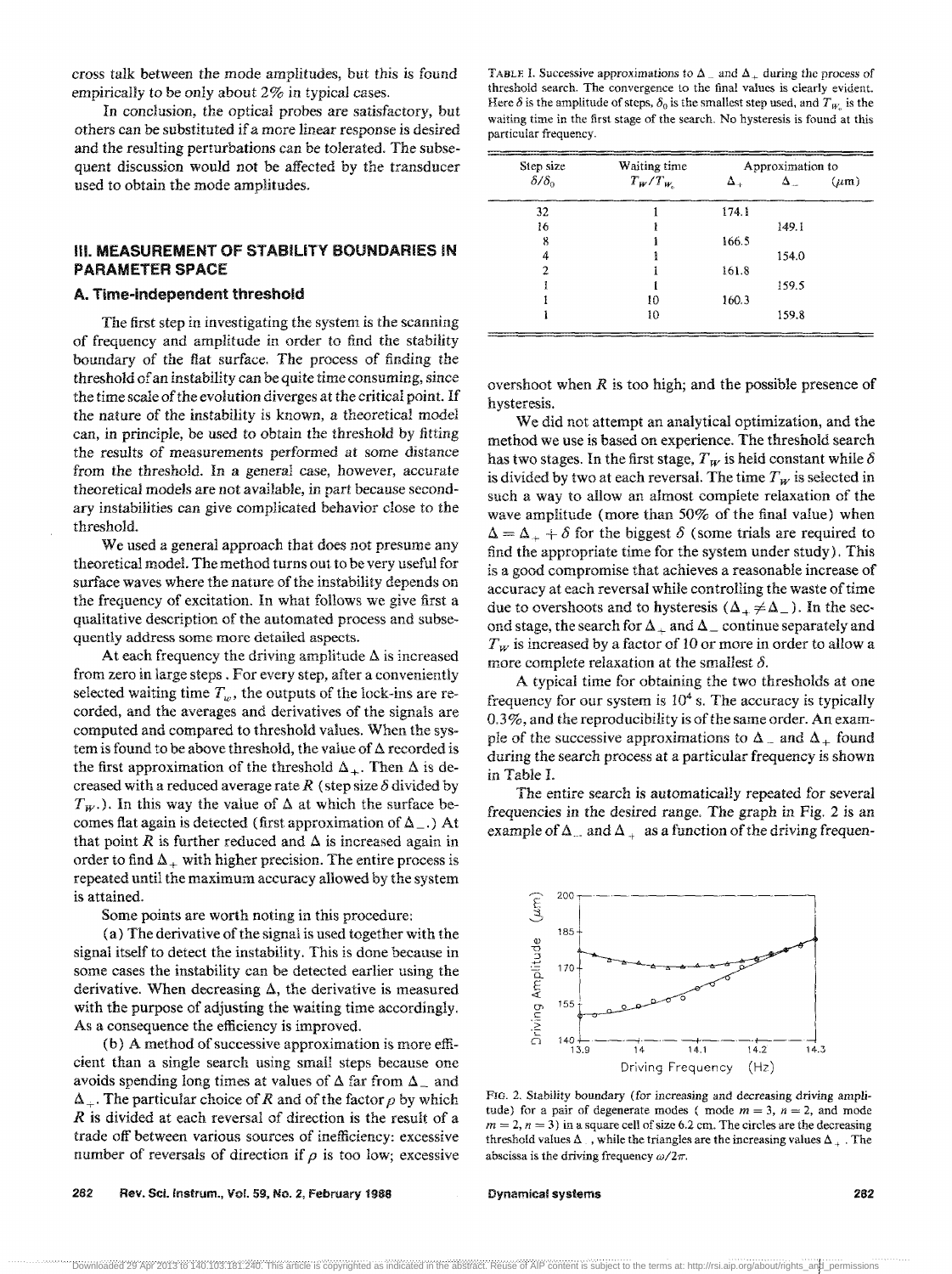cy  $\omega/2\pi$ . These curves constitute stability boundaries of the system.

#### B. Threshold of time dependence

The same program structure described above is used when investigating the boundaries of the regions of time dependence, in which the asymptotic mode amplitudes depend on time. In this case, instead of using the average and derivative of the signals to characterize the status of the system, we use the average and standard deviation. The boundaries of the time-dependent regions can be obtained with the method of successive approximation that we described in Sec. III A for the time-independent threshold search. The boundaries in parameter space of various types of dynamical behavior (such as stable superpositions of several modes) can also be found in the same way. All the information is then combined to draw a detailed diagram of the parameter space.

#### IV. RECONSTRUCTION OF THE PHASE SPACE

Experiments on dynamical systems generally emphasize the study of asymptotic behavior,  $^{1.4,11.16,19-22}$  but it is also of interest to know about unstable solutions, basins of attraction (the basin of attraction of an attractor is the set of initial conditions that lead asymptotically to the attractor itself), and the transient behavior.<sup>24-26</sup>

The method we describe for experimental investigation of the phase space has been used in numerical studies,  $24-26$ but its application to physical systems requires a mechanism for controlling the initial conditions. The initial condition is specified by the amplitudes  $A$  and  $B$ , in Eq. (1), for all of the interacting modes. Those amplitudes cannot be controlled directly but can be varied indirectly by means of changes in the driving parameters  $\Delta$  and  $\omega$ .

If the system is being analyzed at the point ( $\Delta_0, \omega_0$ ), it is first prepared at another point( $\Delta_1, \omega_1$ ). A good variety of initial conditions is usually obtained by selecting the various points  $(\Delta_1, \omega_1)$  along several circles (in parameter space)



FIG. 3, Transients in a bidimensional projection of the four-dimensional phase space for the modes  $m = 3, n = 2$  and  $m = 2, n = 3$ . Here  $\omega/2\pi = 14$ Hz and  $\Delta = 200 \ \mu \text{m}$ . Two stable fixed points (superpositions of the two modes) are easily seen (circles). Two saddles, a particular type of unstable fixed point, are located on the separatrix of the basins of attraction of the two stable fixed points and are indicated by crosses.

283 Rev. Sci. Instrum., Vol. 59, No.2, February 1988



FIG. 4. Bidimensional projection of a complicated transient that leads to a fixed point (circle), This complexity would be missed in a study of the asymptotic behavior.

with center  $(\Delta_0, \omega_0)$  and various radii. Sudden changes in the phase  $\phi$  of the driving signal are also used when it is important to change the ratio of A and B [see Eq. (1)].

In Fig. 3 we illustrate this systematic variation in initial conditions by displaying 32 resulting transient trajectories in a bidimensional projection from the four-dimensional phase space. The projection is obtained by measuring each of the two-mode amplitudes at given phases with respect to the driving signal. (The phases are measured in the steady state.) Two fixed points corresponding to mixed modes (stable superpositions) are easily seen. Two saddle points (unstable fixed points) can also be detected on the separatrix of the basins of attraction of the two stable fixed points. In this case the basins of attraction can be easily approximated even with a limitated number of transients, but sometimes a larger number is required. The saddle points would be overlooked by a study limited to the asymptotic behavior.

Another example of the utility of studying transient behavior is shown in Fig. 4, where we show a complicated transient that leads to a fixed point. Even though the asymptotic solutions are similar in this case and in that of Fig. 3, the transients show that the phase-space structure is very different in the two experiments.



FIG. 5. Various attractors can be present for the same values of the external parameters. In this case a fixed point (circle) and a limit cycle are reached for slightly different initial conditions.

#### Dynamical systems 283